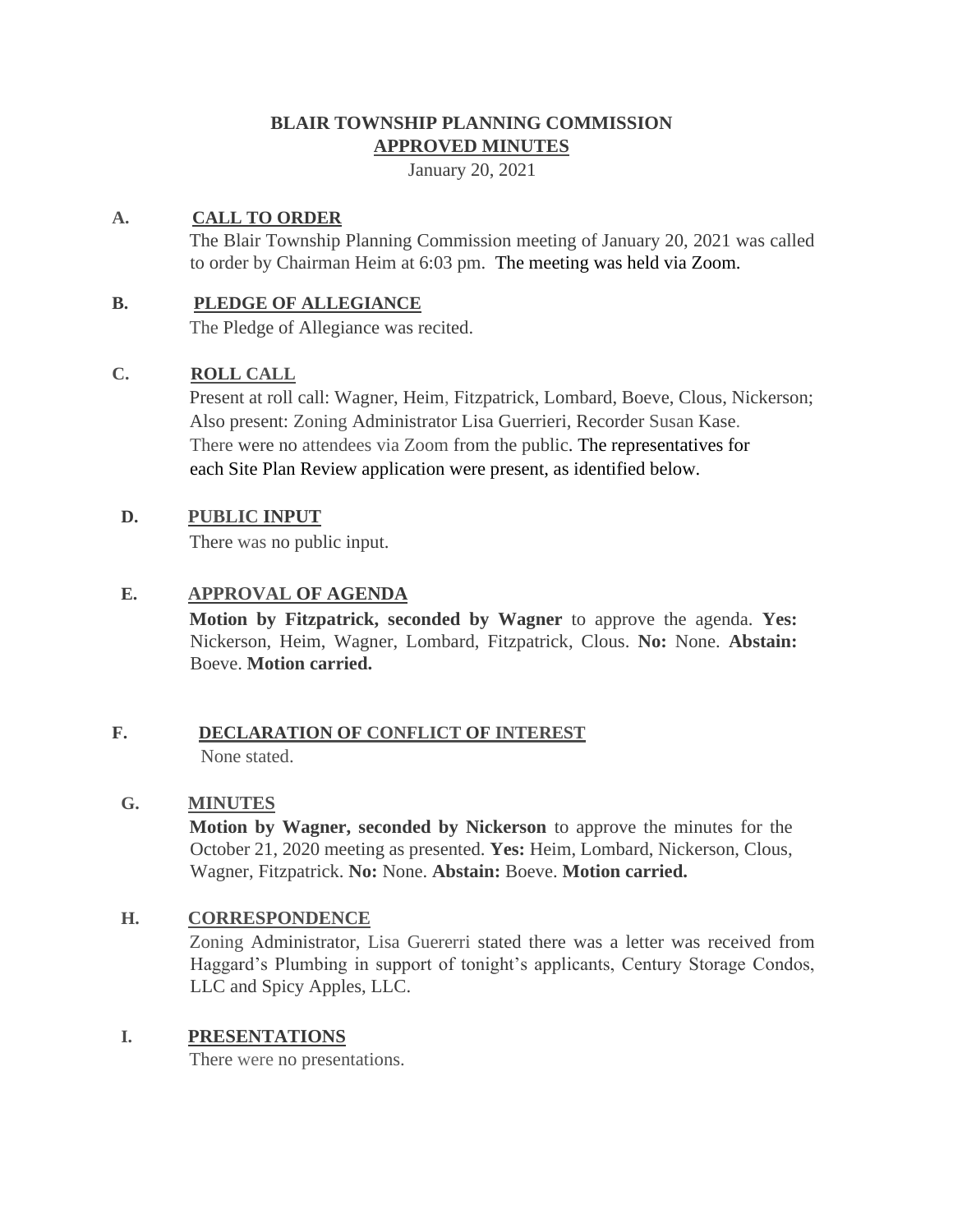# **J. NEW BUSINESS**

**1. Special Use/Site Plan Review #21-01-01**: Applicant, Century Storage Condos LLC, is requesting a Special Use/Site Plan review to establish an eight-building storage facility on vacant property located at West Commerce Drive, Traverse City MI 49685, parcel #28-02-255- 052-00.

Chairman Heim stated that the Site Plan review will be guided by the Ordinance under Section 10.04, Uses permitted by mini-storage warehouses. The Standards for Approval are under Section 22.04.

Chairman Heim opened the Public Hearing at 6:13 p.m.

The applicant was represented by Bill Crain, Crain Engineering. He summarized the application, stating that the land is Unit 52 of Chums Village. This is Phase One - Building A, on the southwest corner of the property. The number of trees was increased to meet the ordinance requirements. There will be no signage, no dumpster. Each building is leased to a tenant who is responsible for removing trash. Mr. Crain indicated that they are looking for permitting within a month, and construction to start in Spring 2021 with approval.

Chairman Heim reviewed the Staff Report, summarizing Section 10.04 of the Zoning Ordinance, Uses permitted by Special Use Permit, 2. Mini Warehouses (Self Storage Facility), and Section 18.29, Mini Storage Warehouses, listed below.

# **Section 18.29 Mini-Storage Warehouses**

1. Minimum lot area shall be three (3) acres. **Site Plan shows 3.8 acres.**

2. The lot shall be accessed from a paved roadway. **Commerce Drive is paved.**

3. The minimum distance between self-storage buildings within the same lot shall be fifteen (15) feet, as measured from side to side, or front to rear, or equal to the building height, whichever is greater. **Site Plan shows 20 feet between buildings.**

4. A landscape buffer with a minimum width of ten (10) feet shall be provided between the property line and road right-of-ways, adjacent residential uses, or residential zoning districts. The landscaping shall comply with the requirements in Section 16.05. **Site Plan meets requirement per plans.**

5. No structure that houses individual storage units shall exceed five thousand (5,000) square feet in area. **Per Site plan, no building exceeds 5,000 SF.**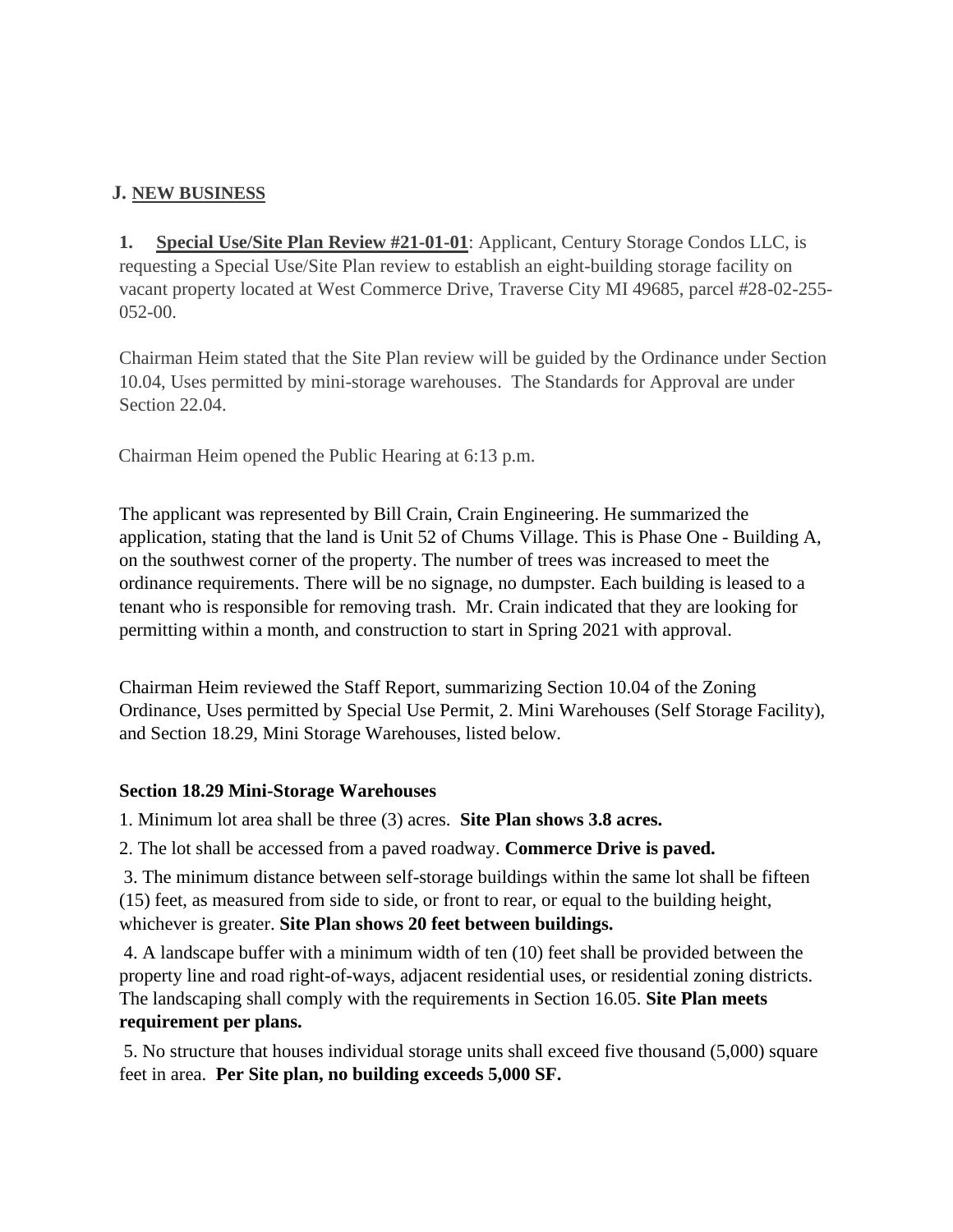Per Section 16.05, Greenbelt buffers, the landscaping has been revised per the plans to meet the required landscaping buffer. There is no parking requirement in the Blair Township ordinance for mini warehouses/self-storage facility.

Chairman Heim opened up the meeting for questions from the Commissioners. There were no questions.

The Public Hearing was closed at 6:23 p.m.

Chairman Heim asked for discussion by the Commissioners on this Special Use Application. Commissioner Boeve asked if the use is consistent with the zoning purpose. Mr. Crain responded that the plan was previously submitted to Chums Village District Planning for approval, and such approval was granted.

Chairman Heim reviewed the Standards to be considered for Special Use Approval:

# **Section 22.04 Standards for Approval**

1. The Planning Commission shall review the particular circumstances and facts related to each proposed special use application in terms of the following standards and requirements and shall make a determination as to whether the use proposed to be developed on the subject parcel meets the following standards and requirements:

a. Will be harmonious with and in accordance with the general objectives of the Master Plan.

b. Will be designed, constructed, operated, and maintained in harmony with the existing and intended character of the general vicinity and the natural environment so that the use will not change the essential character of that area.

c. Will not be hazardous or disturbing to existing or future neighboring uses.

d. Will represent a substantial improvement to property in the immediate vicinity and to the community as a whole.

e. Will be served adequately by essential public services and facilities, such as highways, roads, drainage structures, police and fire protection, and refuse disposal; or the persons or agencies responsible for the establishment of the proposed special use shall be able to provide adequately for such services.

f. Will not create excessive additional requirements at public cost for public facilities and services and will not be detrimental to the economic welfare of the community.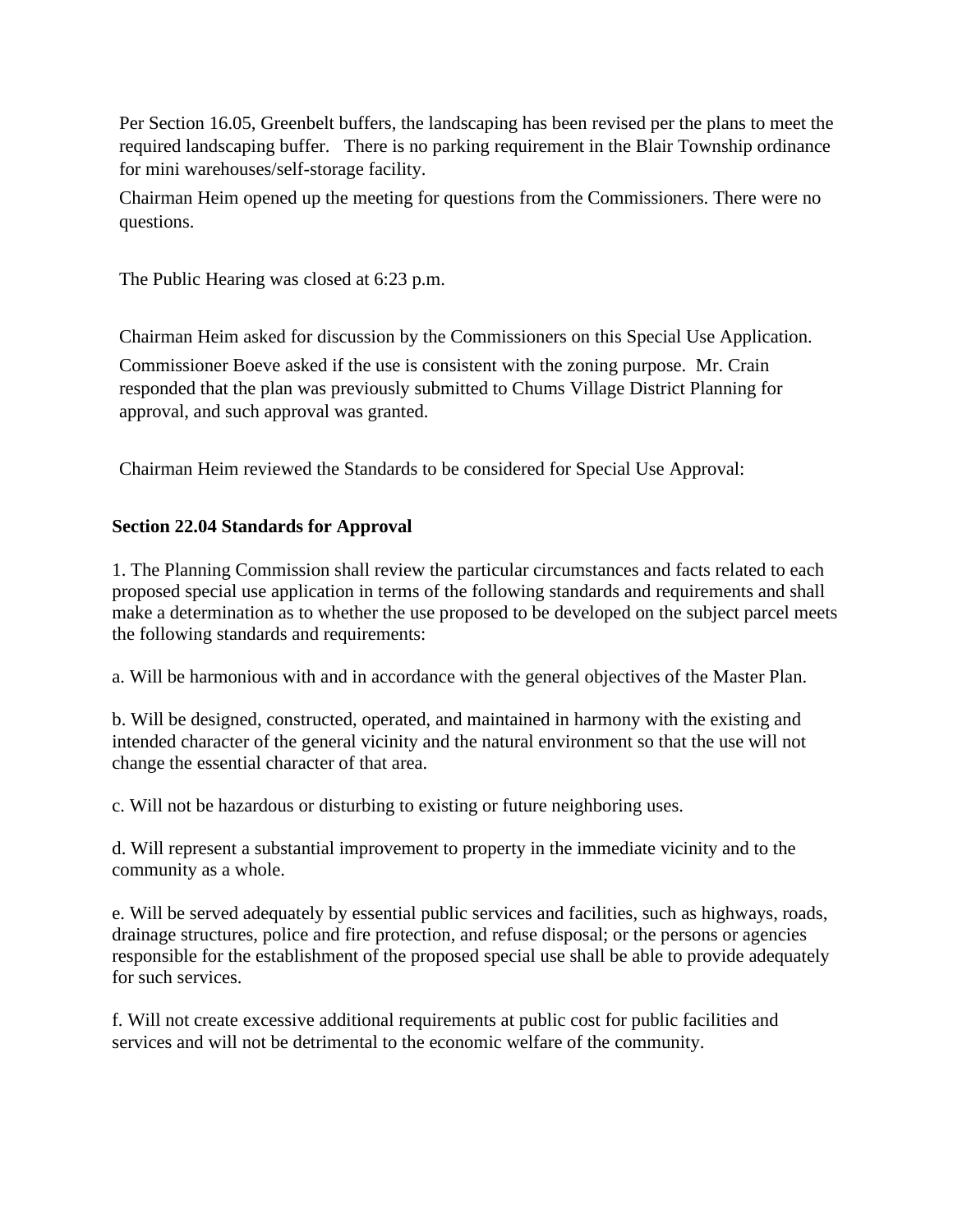g. Will not involve uses, activities, processes, materials, equipment and conditions of operation that will be detrimental to any persons, property, or the general welfare by reason of excessive smoke, fumes, glare, noise, vibration or odors.

No issues were raised by the Commissioners upon review of the Standards.

Chairman Heim asked for action by the Commissioners.

**Motion by Fitzpatrick, seconded by Nickerson** to recommend to the Blair Township Board of Trustees to **approve Case SU #21-01-01** as **presented** because it has met the Standards for Approval as required in Section 22.04 A through G of the Blair Township Zoning Ordinance. **Yes:** Heim, Lombard, Nickerson, Wager, Clous, Fitzpatrick. **No:** None. **Abstain**: Boeve. **Motion carried.** 

The Site Plan Review for Case **SPR# 21-01-01** was next. Chairman Heim asked for feedback from the Commissioners on any Standards not met for the Site Plan Review, per the following:

### **Section 21.03 Standards for Approval (Amendment 104-05-08-05, Effective January 29, 2009) A site plan shall be reviewed and approved by the Planning Commission upon finding that the following conditions are met:**

1. That the proposed use will not be detrimental to the adjacent property or the surrounding neighborhood, including properties located in adjacent municipalities.

2. For all roads governed under this Ordinance, there shall be a proper relationship between existing roads and highways and proposed deceleration lanes, service drives, ingress and egress drives, and parking areas to assure the safety and convenience of pedestrian and vehicular traffic. Public roads are not governed by this Ordinance.

3. That buildings, structures, parking areas, utility areas, walls, and fences are so designed and located to minimize the adverse effects of such development on users of such development and occupants of adjacent properties.

4. That any adverse effects of the proposed development and activities which will impact adjoining occupants or owners shall be minimized by appropriate landscaping, fencing, or other screening.

5. That as many natural landscape features as possible are retained, particularly where they provide a barrier or buffer between the development and adjoining properties used for dissimilar purposes, and where they assist in preserving the general appearance of the neighborhood.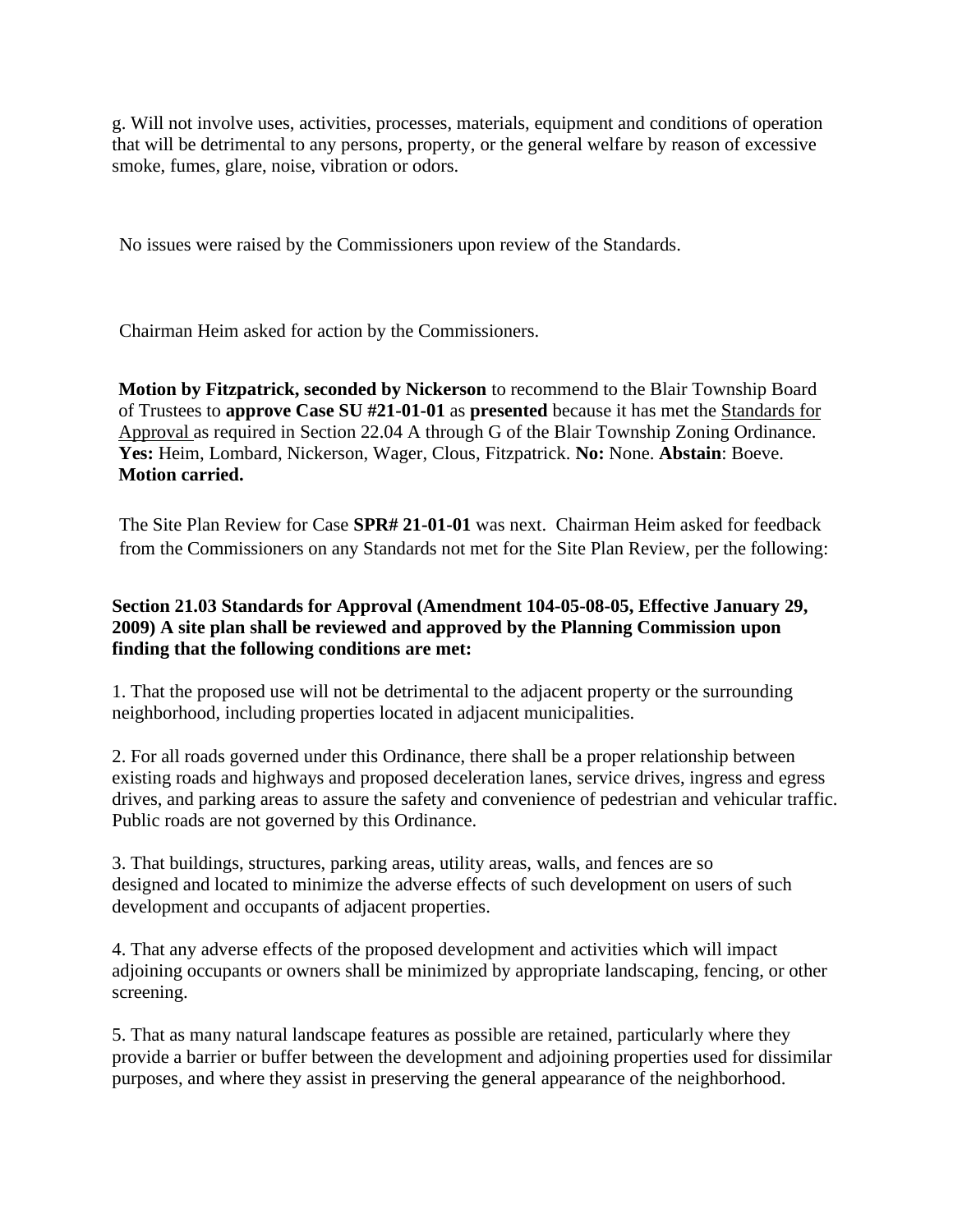6. The proposed development provides for the proper development of public utilities and infrastructure.

7. All buildings or groups of buildings are arranged to permit emergency vehicle access.

8. Site plan approval may be conditioned upon the applicant providing evidence that the necessary permits have been applied for. A land use permit shall not be issued until the Zoning Administrator receives a copy of the required permit(s).

9. The Planning Commission may require additional landscaping, fences, and walls in pursuit of these objectives and same shall be provided and maintained as a condition of the use to which they are appurtenant.

10. The Planning Commission may recommend that escrow money be placed with the Township so as to provide for a marginal service drive equal in length to the frontage of the property involved. Zoning compliance permits shall not be issued until the improvement is physically provided or monies having been deposited with the Township Clerk.

11. Where the Township has adopted a specific area or neighborhood improvement or redevelopment plans and recommendations involving, but not limited to, public rights-of-way, utilities and storm drainage, parking facilities, building placement, access drives, floor space density allocations, building facade and architectural treatment, no site plan shall be approved unless there is general compliance with such Township Plan.

No issues were raised regarding the application's failure to meet all the Standards.

**Motion by Fitzpatrick, seconded by Wagner** to **approve Case SPR #21-01-01** with the following condition: 1, that the Special Use Application is approved by the Blair Township Board of Trustees. The site plan with the condition will have met the Standards for Approval as required in Section 21.03 #1 through #11 and is a use permitted in the Commercial Zoning District of the Blair Township Zoning Ordinance. **Yes:** Heim, Lombard, Nickerson, Wager, Clous, Fitzpatrick. **No:** None. **Abstain:** Boeve. **Motion carried.** 

**2. Special Use/Site Plan Review #21-01-02**: Applicant, Spicy Apples LLC, is requesting a Special Use/Site Plan review to establish a Biggby Coffee drive through only facility on vacant property located at 4041 US 31 S, Traverse City MI 49685, parcel #28-02-008-002-00, north of Menards.

The Public Hearing was opened at 6:34 p.m.

The applicants, John and MaryAnne MacIntosh, presented via Zoom their intentions to complete this, their third Biggby franchise, in the Grand Traverse region. Assisting them in the site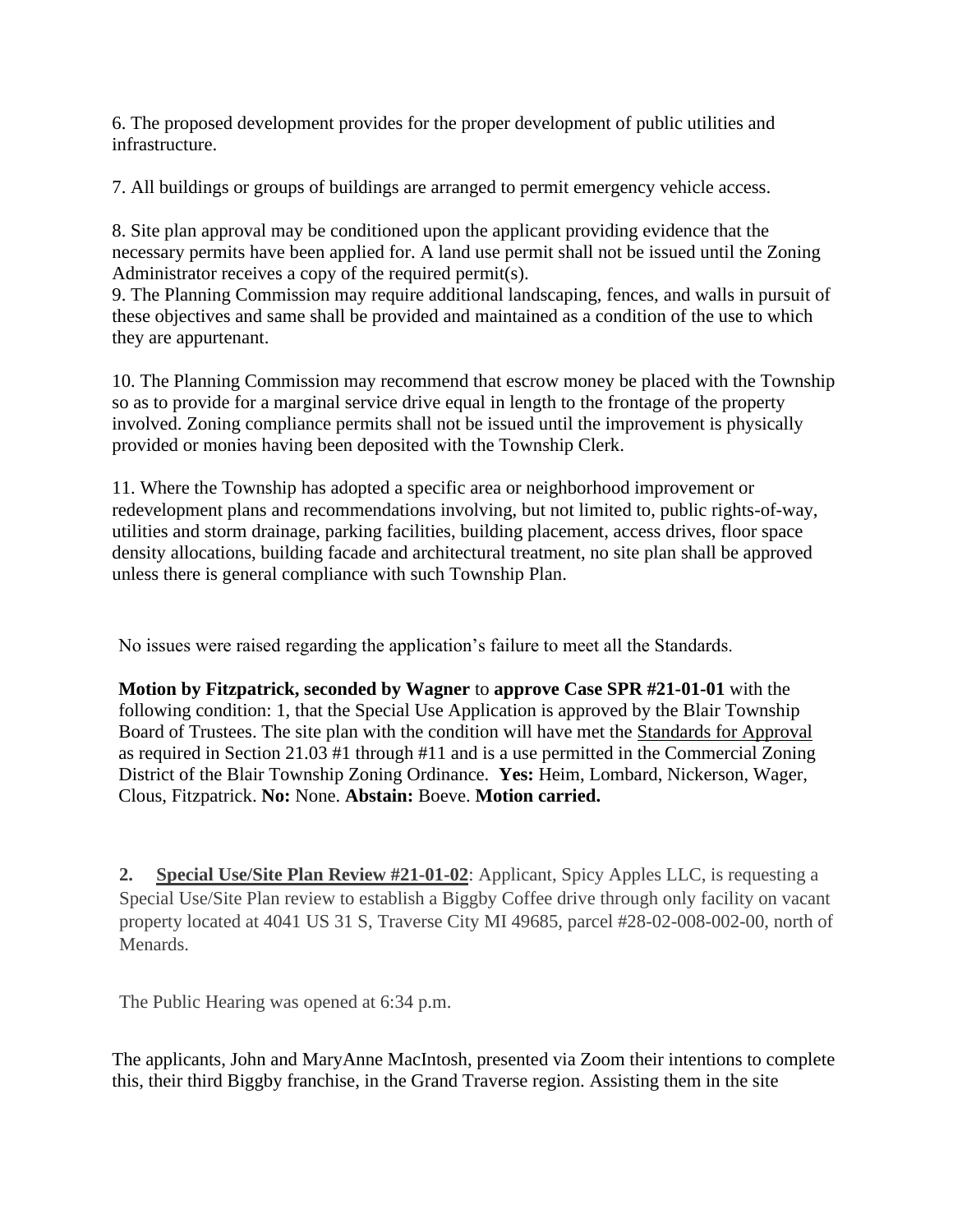development was Tonia Olson, Director of Project Siting, BCubed Manufacturing LLC, Alpena, MI. BCubed is a drive through commerce developer.

**Tonia M. Olson** Director of Project Siting BCubed Manufacturing LLC 517-896-9729

Chairman Heim asked that the Standards for Approval, Section 22.04 be applied to this Special use request:

# **Section 22.04 Standards for Approval**

1. The Planning Commission shall review the particular circumstances and facts related to each proposed special use application in terms of the following standards and requirements and shall make a determination as to whether the use proposed to be developed on the subject parcel meets the following standards and requirements:

a. Will be harmonious with and in accordance with the general objectives of the Master Plan.

b. Will be designed, constructed, operated, and maintained in harmony with the existing and intended character of the general vicinity and the natural environment so that the use will not change the essential character of that area.

c. Will not be hazardous or disturbing to existing or future neighboring uses.

d. Will represent a substantial improvement to property in the immediate vicinity and to the community as a whole.

e. Will be served adequately by essential public services and facilities, such as highways, roads, drainage structures, police and fire protection, and refuse disposal; or the persons or agencies responsible for the establishment of the proposed special use shall be able to provide adequately for such services.

f. Will not create excessive additional requirements at public cost for public facilities and services and will not be detrimental to the economic welfare of the community.

g. Will not involve uses, activities, processes, materials, equipment and conditions of operation that will be detrimental to any persons, property, or the general welfare by reason of excessive smoke, fumes, glare, noise, vibration or odors.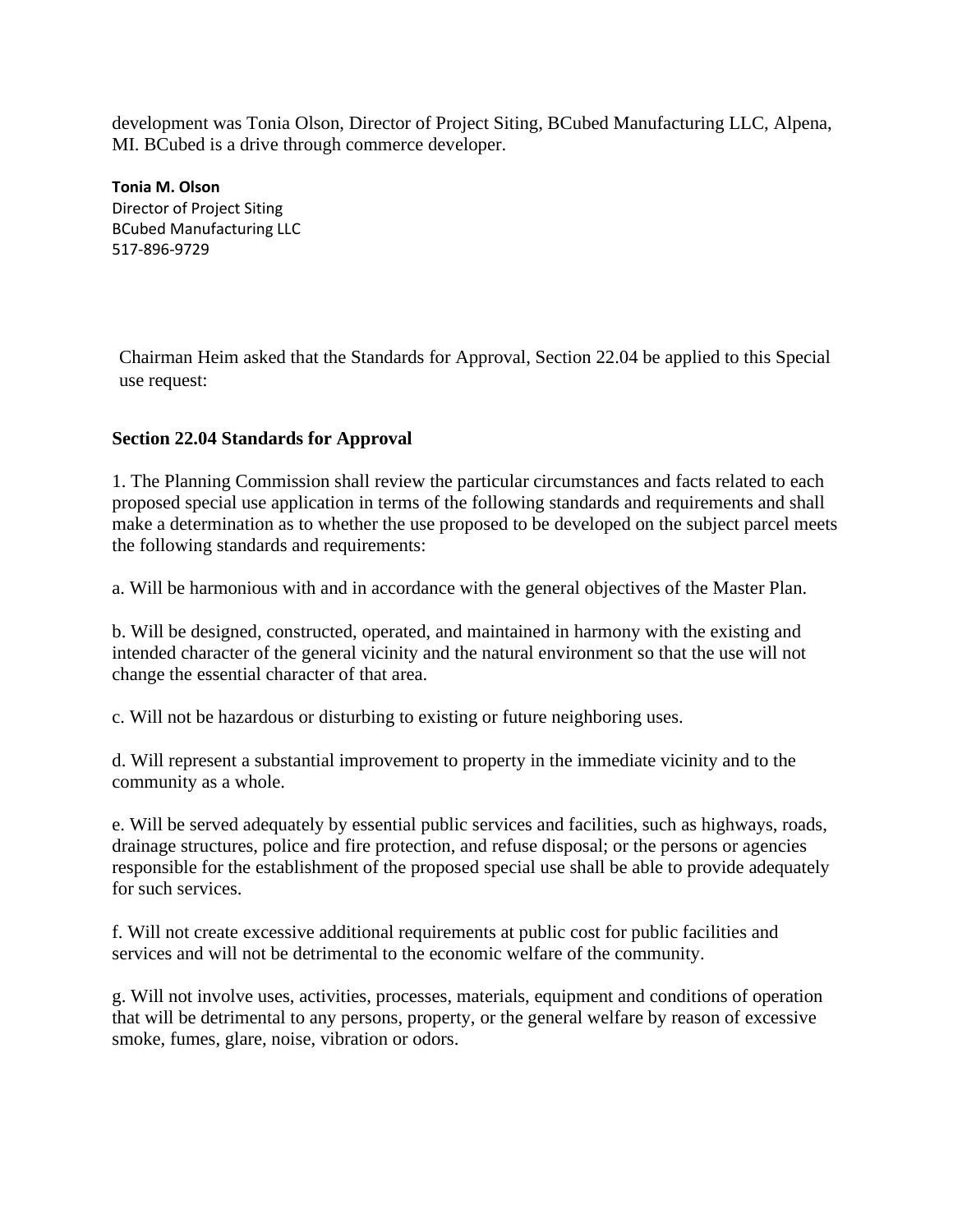Chairman Heim summarized the proposed plans, which include 175 feet of frontage, eight trees proposed (six required), four parking spaces shown (nine required), dumpster is screened and on a concrete pad as required, a walk-up window is shown with usage estimated to be infrequent, and the drive through lane is to be paved with concrete or asphalt as required.

**Section 10.04 Uses Permitted by Special Use Permit The following uses of land and buildings are allowed by Special Use Permit in the CM, Commercial Manufacturing District, provided the Township Board finds that the proposed use complies with the special standards and satisfies all the requirements of the Zoning Ordinance:**

### **8. Carry-out restaurants, fast-food establishments, or drive-in restaurants.**

Ms. Olson indicated that JP Morgan Chase Bank, the business located just east of this proposed site plan, declined to share an access drive. The exit and entrance drive locations to this site plan were designed per MDOT guidelines. There was some discussion by the Commissioners as to the traffic patterns to enter the drive though lane.

Chairman Heim asked for public comment. There was none. He then asked the applicants for additional comment. MaryAnne MacIntosh stated that Spicy Apple LLC was looking forward to growing their business in Grand Traverse County and being good business owners for the community.

The Public Hearing was closed at 6:52 p.m.

Chairman Heim reviewed the Standards for Approval, Section 22.04. Chairman Heim asked for action regarding the Special Use application.

**Motion by Fitzpatrick, seconded by Clous** to recommend to the Blair Township Board of Trustees to **approve Case SU #21-01-02** as **presented** because it has met the Standards for Approval as required in Section 22.04 A through G of the Blair Township Zoning Ordinance. **Yes:** Heim, Lombard, Nickerson, Wager, Clous, Fitzpatrick. **No:** None. **Abstain**: Boeve. **Motion carried.** 

The Site Plan Review was then discussed. The Site Plan Review Procedures applicable here are Section 21.01 Required Data, which were met per the Staff Report, and Section 21.03 Standards for Approval as listed below: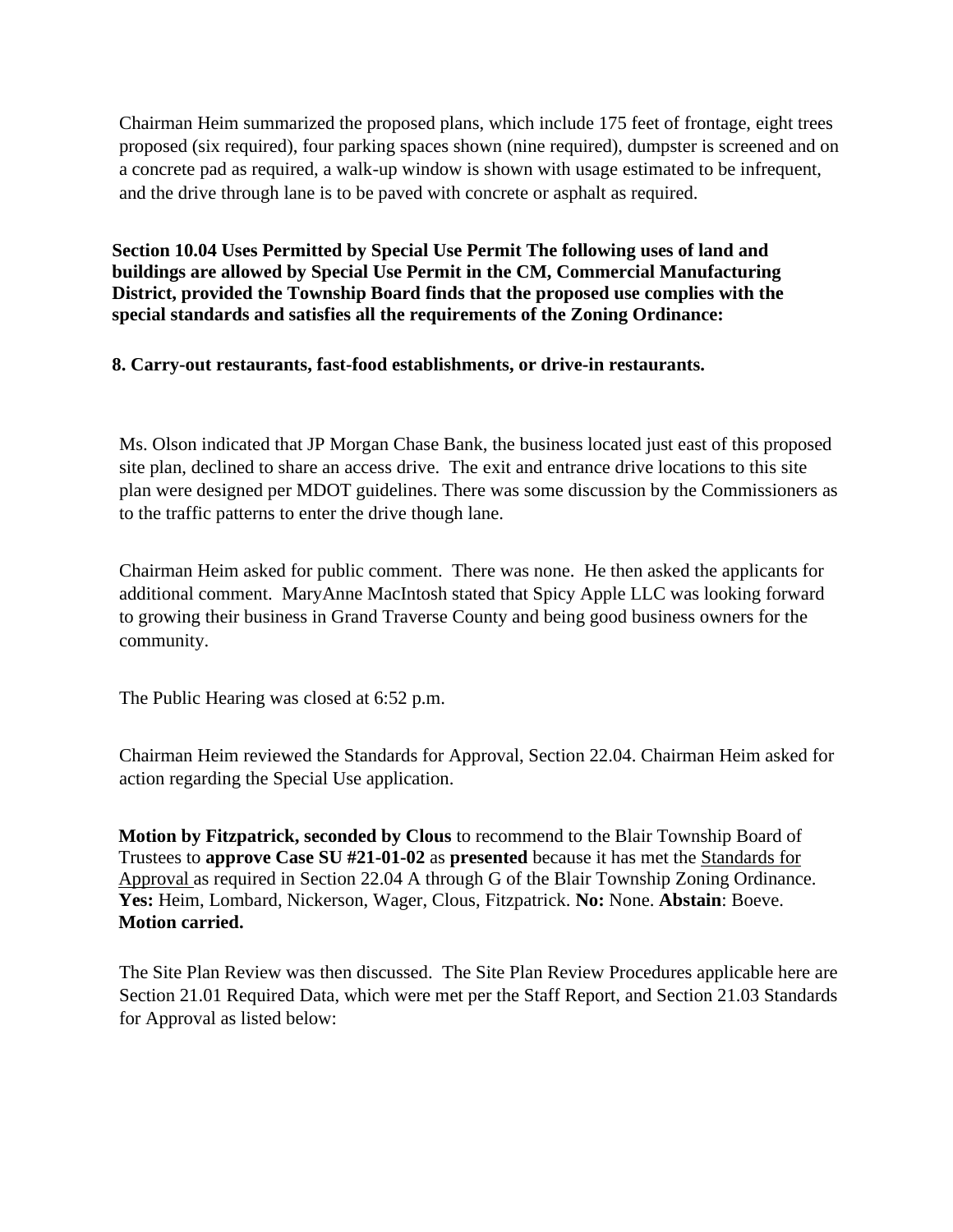### **Section 21.03 Standards for Approval (Amendment 104-05-08-05, Effective January 29, 2009) A site plan shall be reviewed and approved by the Planning Commission upon finding that the following conditions are met:**

1. That the proposed use will not be detrimental to the adjacent property or the surrounding neighborhood, including properties located in adjacent municipalities.

2. For all roads governed under this Ordinance, there shall be a proper relationship between existing roads and highways and proposed deceleration lanes, service drives, ingress and egress drives, and parking areas to assure the safety and convenience of pedestrian and vehicular traffic. Public roads are not governed by this Ordinance.

3. That buildings, structures, parking areas, utility areas, walls, and fences are so designed and located to minimize the adverse effects of such development on users of such development and occupants of adjacent properties.

4. That any adverse effects of the proposed development and activities which will impact adjoining occupants or owners shall be minimized by appropriate landscaping, fencing, or other screening.

5. That as many natural landscape features as possible are retained, particularly where they provide a barrier or buffer between the development and adjoining properties used for dissimilar purposes, and where they assist in preserving the general appearance of the neighborhood. 6. The proposed development provides for the proper development of public utilities and infrastructure.

7. All buildings or groups of buildings are arranged to permit emergency vehicle access.

8. Site plan approval may be conditioned upon the applicant providing evidence that the necessary permits have been applied for. A land use permit shall not be issued until the Zoning Administrator receives a copy of the required permit(s).

9. The Planning Commission may require additional landscaping, fences, and walls in pursuit of these objectives and same shall be provided and maintained as a condition of the use to which they are appurtenant.

10. The Planning Commission may recommend that escrow money be placed with the Township so as to provide for a marginal service drive equal in length to the frontage of the property involved. Zoning compliance permits shall not be issued until the improvement is physically provided or monies having been deposited with the Township Clerk.

11. Where the Township has adopted a specific area or neighborhood improvement or redevelopment plans and recommendations involving, but not limited to, public rights-of-way, utilities and storm drainage, parking facilities, building placement, access drives, floor space density allocations, building facade and architectural treatment, no site plan shall be approved unless there is general compliance with such Township plan.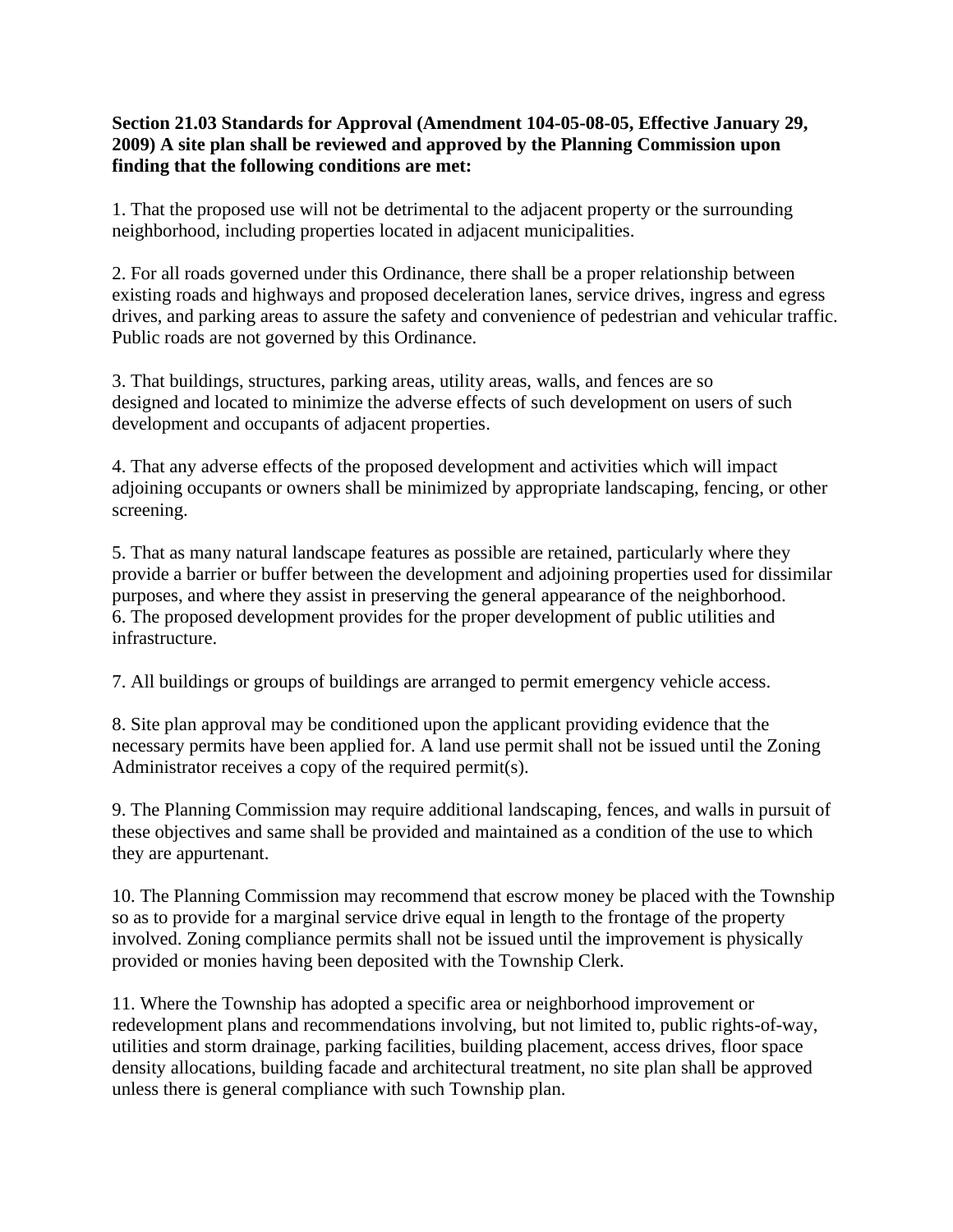Commissioner Boeve questioned the issue of the shared drive between the proposed Biggby Coffee drive through and the Chase Bank branch next to the location. Commissioner Fitzpatrick asked why the shared drive was not approved. Ms. MacIntosh answered that Chase's Board did not approve it.

Commissioner Wagner asked if the drive through lane was required to be paved in concrete and/or asphalt. Lisa Guerrieri confirmed that a concrete or asphalt drive through lane is required. Lisa also stated that although the ordinance requires nine parking spaces for this site plan because it will be limited to a drive through business, that should not be an issue here.

Chairman Heim summed up the issues with the site plan as 1) the number of parking spaces required, 2) the need for the drive through lane and the four parking spaces to be paved, and 3) the ingress/egress issue onto US Highway 31.

**Motion by Fitzpatrick, seconded by Wagner** to **approve Case SPR #21-01-02** with the following conditions: 1, that the Special Use Application is approved by the Blair Township Board of Trustees, and 2, that the entire drive through lane and parking spaces are paved. The site plan with the conditions will have met the Standards for Approval as required in Section 21.03 #1 through #11 and is a use permitted in the Commercial Zoning District of the Blair Township Zoning Ordinance. **Yes:** Heim, Lombard, Nickerson, Wager, Clous, Fitzpatrick. **No:** None. **Abstain:** Boeve. **Motion carried.** 

**2. Site Plan Review #21-01-03**: Two Men and a Truck, applicant, is requesting a Site Plan Review to amend previously approved site plan for additional storage buildings. Located at 1348 W. Silver Lake Road, Traverse City MI 49685, parcel #28-02-007-018-00.

Bill Crain, Crain Engineering, representing the applicant summarized the site plan review request as the owner's intention to expand the use of the storage facility, adding four additional min storage units to the property. The owner, Jeff Crofoot, asked to address the Commissioners. He is questioning the need for water supply/fire hydrant to be added to the Site Plan. The original site plan review in 2016 did not require the water supply, however the ordinance now requires a fire hydrant on the site. Lisa Guerrieri also confirmed.

Chairman Heim reviewed the Ordinance.

#### **Section 18.29 Mini-Storage Warehouses**

- 1. Minimum lot area shall be three (3) acres. **Site Plan shows 3.2 acres.**
- 2. The lot shall be accessed from a paved roadway. **Silver Lake Road is paved.**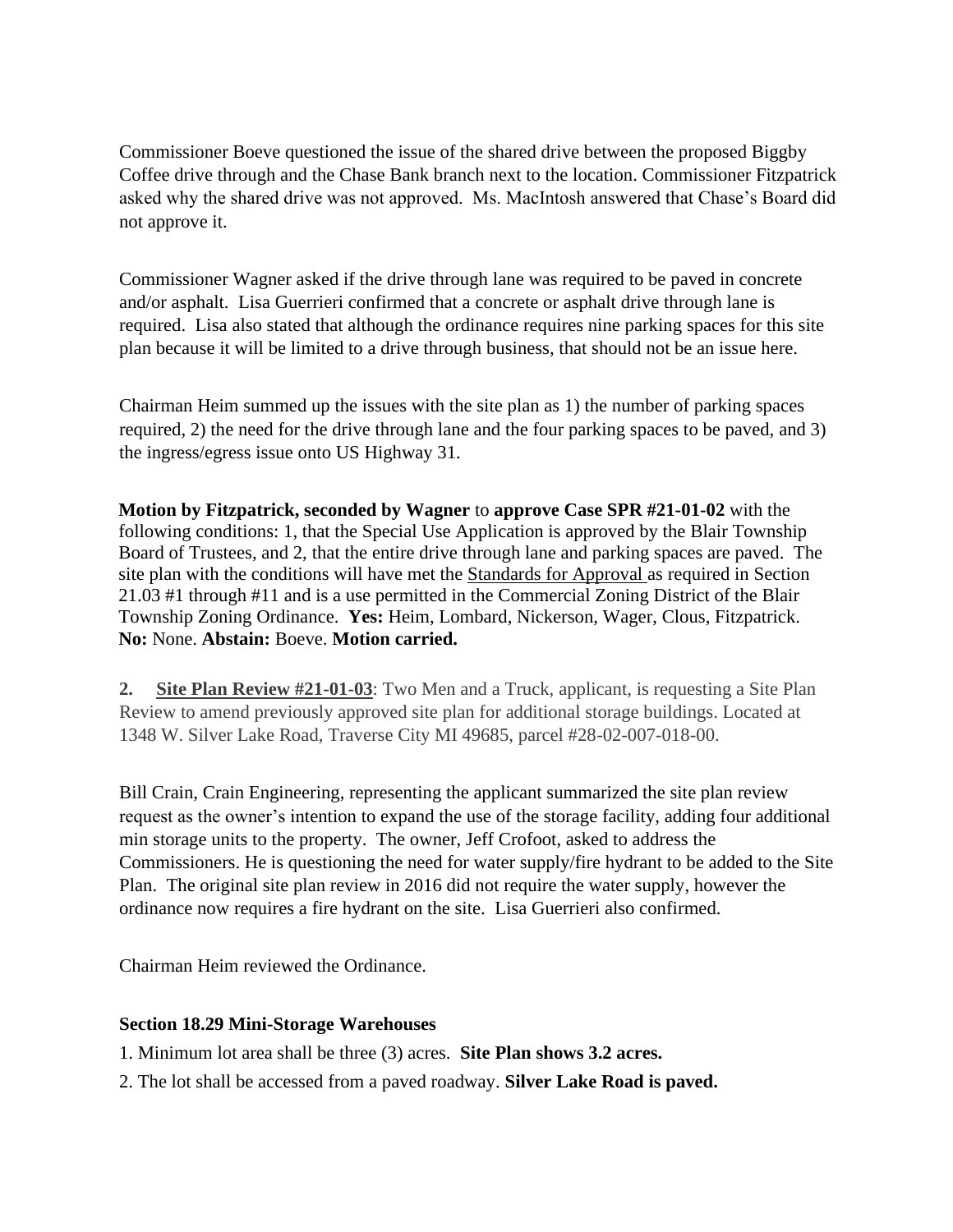3. The minimum distance between self-storage buildings within the same lot shall be fifteen (15) feet, as measured from side to side, or front to rear, or equal to the building height, whichever is greater. **Site Plan shows 22 feet between buildings.**

4. A landscape buffer with a minimum width of ten (10) feet shall be provided between the property line and road right-of-ways, adjacent residential uses, or residential zoning districts. The landscaping shall comply with the requirements in Section 16.05. **Buffer per Plan is adequate.**

5. No structure that houses individual storage units shall exceed five thousand (5,000) square feet in area. **Per Site plan, no building exceeds 5,000 SF.**

Commissioner Lombard asked if there is a possibility to use a water tank to meet the water supply requirement. Lisa Guerrieri commented that this is not allowed anymore. Commissioner Boeve asked where the closest fire hydrant is now. It is approximately 600 feet south near the Shell Station. Commissioner Clous asked if the Special Use/Site Plan review was approved in 2016, doesn't the approval stay with the land for the Special Use? If the applicant isn't changing anything, why can't he build the additional structures? Lisa Guerrieri stated that the Special Use application was approved with conditions, and the conditions were not met. The requirement for a fire hydrant is a fire code requirement.

Chairman Heim reiterated that the Commission evaluates the Site Plan based on the ordinances in effect today. He asked for other concerns. Aside from the fire hydrant issue, does the Site Plan meet the Standards? He suggested tabling the Site Plan review until next month to allow the applicant time to meet with the Fire Chief. Commissioner Clous suggested that the Commission move forward with the application with a condition that the plan meet the fire code. All agreed.

**Motion by Clous, seconded by Fitzpatrick** to **approve Case SPR #21-01-03** with the following condition: 1, that the Site Plan Application satisfies the fire code. The site plan with the condition will have met the Standards for Approval as required in Section 21.03 #1 through #11 and is a use permitted in the Commercial Zoning District of the Blair Township Zoning Ordinance. **Yes:** Heim, Lombard, Nickerson, Wager, Clous, Fitzpatrick. **No:** None. **Abstain:** Boeve. **Motion carried.** 

# **K. Unfinished Business**

None

# **L. Reports**

1) Zoning Administrator – Lisa Guerrieri said that she is very busy.